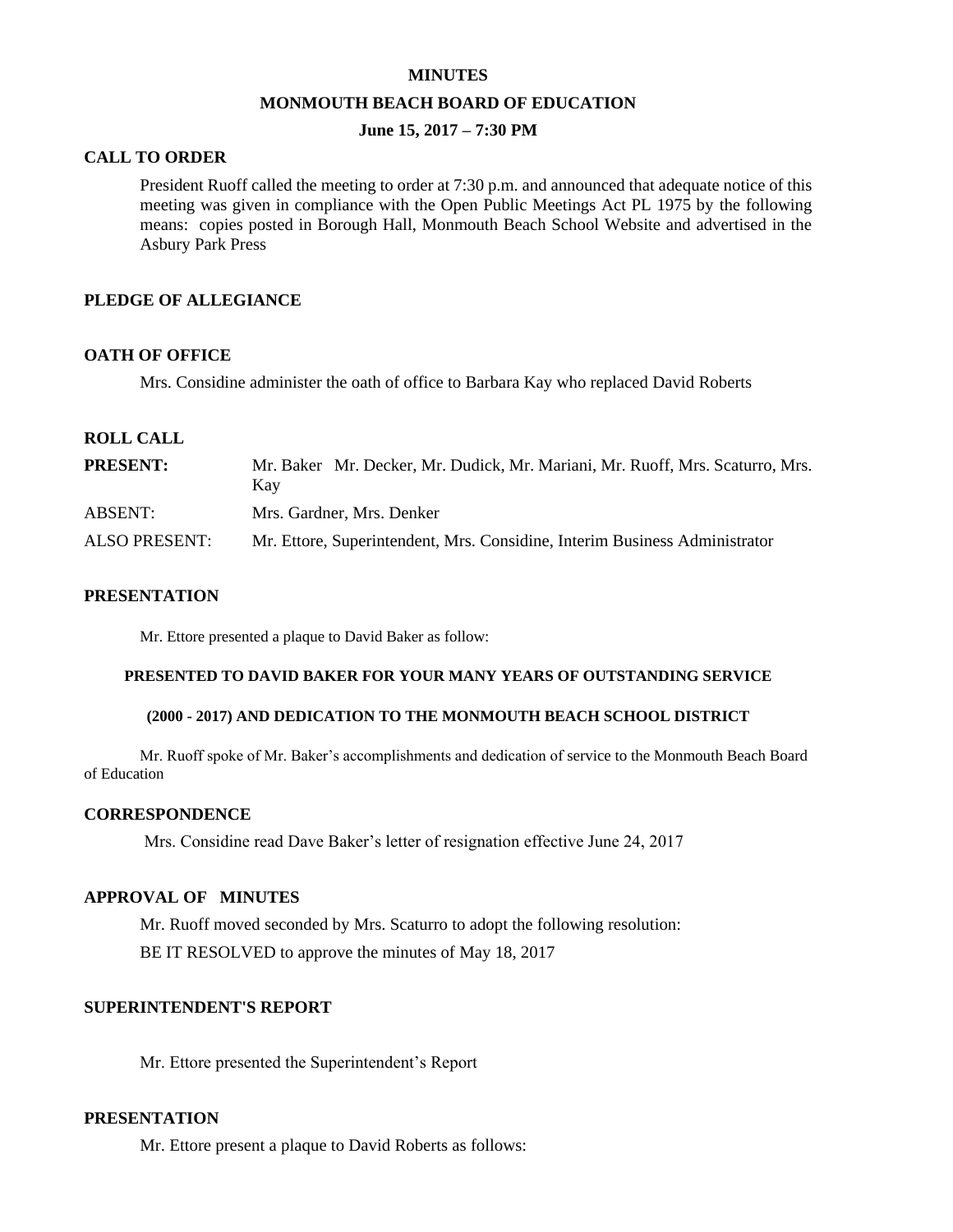## **PRESENTED TO DAVID ROBERTS FOR YOUR MANY YEARS OF OUTSTANDING SERVICE**

## **(2005 - 2017) AND DEDICATION TO THE MONMOUTH BEACH SCHOOL DISTRICT**

Mr. Ruoff thanked Mr. Roberts for his many years of service and dedication to the Monmouth Beach Board of Education

## **Harassment Intimidation and Bullying**

Mr. Ruoff moved seconded by Mrs. Scaturro to adopt the following resolution:

BE IT RESOLVED to affirm the HIB Form with no events as presented by Mr. Michael Ettore.

Mr. Ruoff moved seconded by Mr. Decker to adopt the following resolution:

BE IT RESOLVED to approve the following:

## **STATISTICAL INFORMATION**

### **Student Enrollment as of May 31, 2017**

| Preschool                                |       | 12       |     |
|------------------------------------------|-------|----------|-----|
| Kindergarten                             |       | 17       |     |
| Grade 1 - 1                              |       | 10       |     |
| Grade 1 - 2                              |       | 10       |     |
| Grade 2 - 1                              |       | 08       |     |
| Grade 2 - 2                              |       | 08       |     |
| Grade 3 - 1                              |       | 12       |     |
| Grade 3 - 2                              |       | 15       |     |
| Grade 4 - 1                              |       | 13       |     |
| Grade 4 - 2                              |       | 13       |     |
| Grade 5 - 1                              |       | 14       |     |
| Grade 5 - 2                              |       | 14       |     |
| Grade 6 - 1                              |       | 14       |     |
| Grade 6 - 2                              |       | 13       |     |
| Grade 7 - 1                              |       | 18       |     |
| Grade 7 - 2                              |       | 18       |     |
| Grade 8 - 1                              |       | 15       |     |
| Grade 8 - 2                              |       | 14       |     |
|                                          | Total | 238      |     |
| Special Education (Out of District): 4   |       |          |     |
| One student in the following placements: |       |          |     |
| Oceanport Schools (2)                    |       |          |     |
| Harbor School (1)                        |       |          |     |
| Newmark School (1)                       |       |          |     |
| <b>Student Attendance</b>                |       |          |     |
| September                                | 99%   | February | 93% |
| October                                  | 97%   | March    | 94% |
| November                                 | 95%   | April    | 95% |
| December                                 | 94.5% | May      | 95% |

January 93% June

Staff Attendance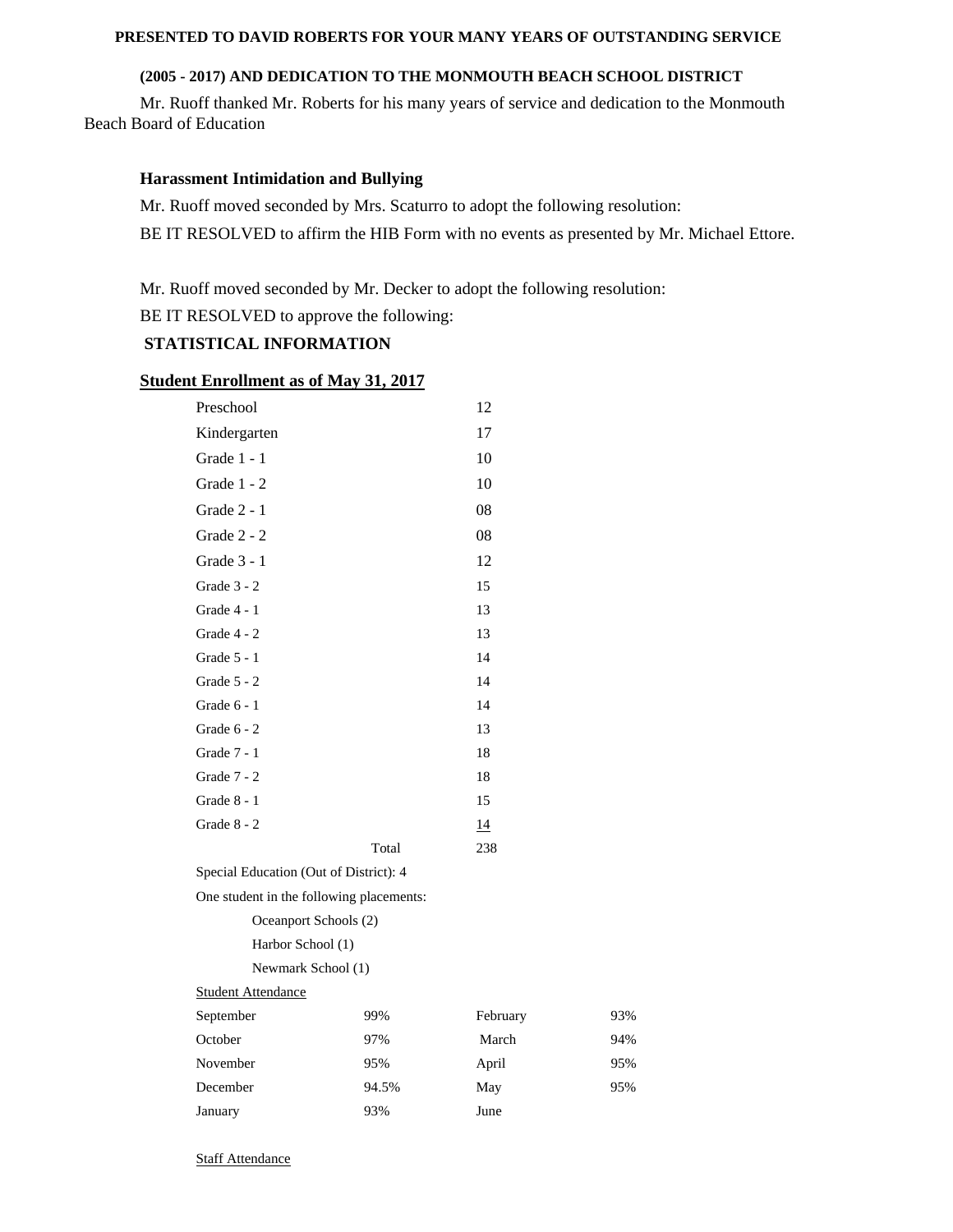| September | 96.5% | February | 96%   |
|-----------|-------|----------|-------|
| October   | 99%   | March    | 95%   |
| November  | 98.5% | April    | 95.5% |
| December  | 93.5% | May      | 95.5% |
| January   | 97%   | June     |       |

## Fire Drills

May 30, 2017 at 2:25 p.m.

## Security Drill

Evacuation (non-fire) May 26, 2017 at 11:30 a.m.

Mr. Ruoff moved seconded by Mrs. Scaturro to adopt the following resolution:

BE IT RESOLVED to approve the Security Drill Statement of Assurance for the 2017-2018 school year.

Mr. Ruoff moved seconded by Mrs. Scaturro to adopt the following resolution:

BE IT RESOLVED to approve the Comprehensive Equity Plan Annual Statement of Assurance for the 2017-2018 school year.

## **PUBLIC DISCUSSION**

In compliance with Open Public Meetings Act PL 1975, Chapter 10:4-12 subsection b, - A public body may exclude the public only from that portion of a meeting at which the public body discusses any matter involving the employment, appointment, termination of employment, terms and conditions of employment evaluation of the performance of promotion or discipline of any specific prospective public officer or employees or current public offer or employee employed or appointed by the public body, unless all the individual employees or appointees whose rights could be adversely affected request in writing that such matter or matters be discussed at a public meeting. As per Board Bylaws, 0167, public participation in Board Meetings, such remarks are to be limited to five minutes duration. The Board of Education, though affording the opportunity for members of the public to comment will not engage and/or make remarks concerning matters of student confidentiality and/or matters of personnel wherein employees of the District have not been given notice of the Board's intent to discuss their terms and conditions of employment. Members of the public are reminded that though they are afforded the opportunity to address the Board, the noted that you are not given license to violate the laws of slander. Comments made by members of the public that are not in keeping with the orderly conduct of a public meeting will be asked to yield the floor and if they fail to do so may be subject to charges under New Jersey statues

Mrs. O'Neill, teacher, thanked Mr. Baker for all that he has done for the Monmouth Beach School

## **PTO UPDATE**

Mrs. Scaturro the PTO Springfest is tomorrow, June 16, 2017. The 1 mile run will be incorporated into the Springfest. Everyone is hoping for good weather

#### **FINANCE**

Leo Decker, Chair

David Baker, Steve Mariani, Chris Dudick

Mr. Decker moved seconded by Mr. Mariani to adopt the following resolution: BE IT RESOLVED to approve the following financial reports: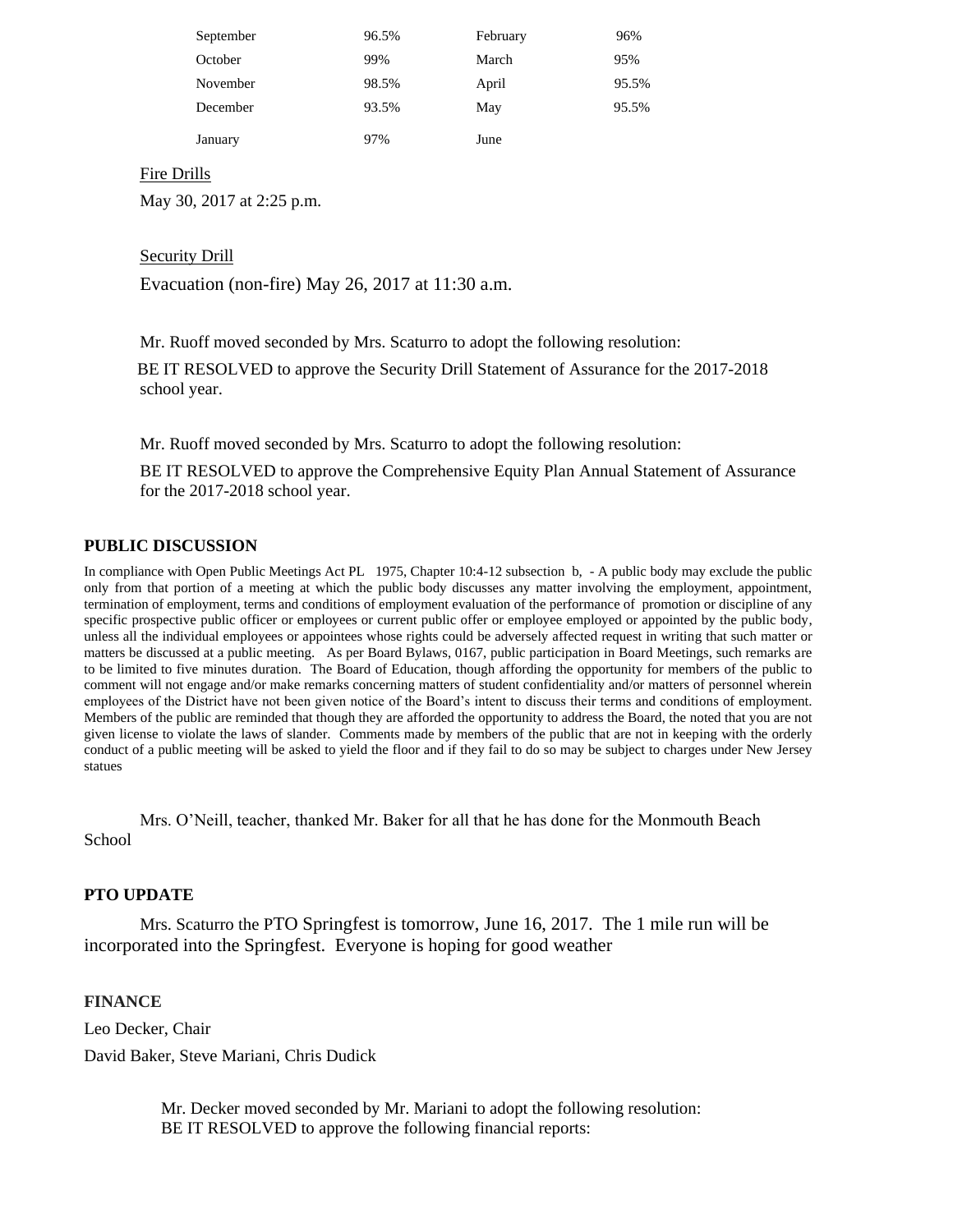• Report of the Board Secretary – May 31, 2017 Cash Balances:

| May 31, 2017 |     |                |
|--------------|-----|----------------|
| Fund 10      |     | \$2,433,883.52 |
| Fund 20      | \$  | 1,283.00       |
| Fund 30      | \$. | 52,613.15      |
| Fund 40      | \$  |                |
| Fund 50      | \$  | 3,155.75       |
| Fund 60      | \$  | 32,414.61      |

- Reconciliation Report for May
- May Payroll
- June bill list in the amount of \$110,676.37
- Monthly transfer report

In accordance with the reports attached:

Pursuant to NJAC 6:l20-2.13(d), I certify as of May 31, 2017, no budgetary line item account has been over expended in violation of NJAC 6:20-22.13 (ad). I hereby certify that all of the above information is correct.

## Board Certification:

Pursuant to NJAC 6:20-2.3 (e), we certify that as of May 31, 2017 after review of the Secretary's Monthly Report and upon consultation with the appropriate district officials, that to the best of our knowledge, no major account or fund has been over expended in violation of NJAC 6:230-22.13(b) and that sufficient funds are available to meet the district's financial obligations for the remainder of the fiscal year.

## **ROLL CALL**

**YES:** Mr. Baker Mr. Decker, Mr. Dudick, Mr. Mariani, Mr. Ruoff, Mrs. Scaturro, Mrs. Kay

Mr. Decker moved seconded by Mrs. Scaturro to adopt the following resolution:

BE IT RESOLVED to approve the following annual contracts:

#### **Curriculum and Instruction**:

Danielson Group 2017-2018 regional staff evaluation instrument professional development services for which the Monmouth Beach School District's portion is \$7,071.

Membership in the Brookdale Education Networks (Literacy, Technology, Mathematics/Science) for the 2017-2018 school year, not to exceed a total district cost of \$1,250.00.

Learning A-Z annual amount of \$1,484.32

Discovery Education annual amount of \$1,600

Follett School Solutions annual amount of \$885

Teachscape/Frontine annual amount \$4,900

MyOn digital level library annual cost \$17,167

Shore Consortium for Gifted and Talented \$250 administrative fee and \$75 per student enrollment, trips at an additional cost

#### **Special Services:**

Tender Touch Occupational Therapy to provide Occupational Therapy Services for the 2017/18 school year at a cost of \$85.00 per session, estimated annual cost \$42,000

## **Administrative:**

Realtime Software and Services in the amount of \$6,580

Strauss Esmay Policy Consultants with online access and maintenance \$4,485

Systems 3000, Support, License, Hosting and Back Up amount TBD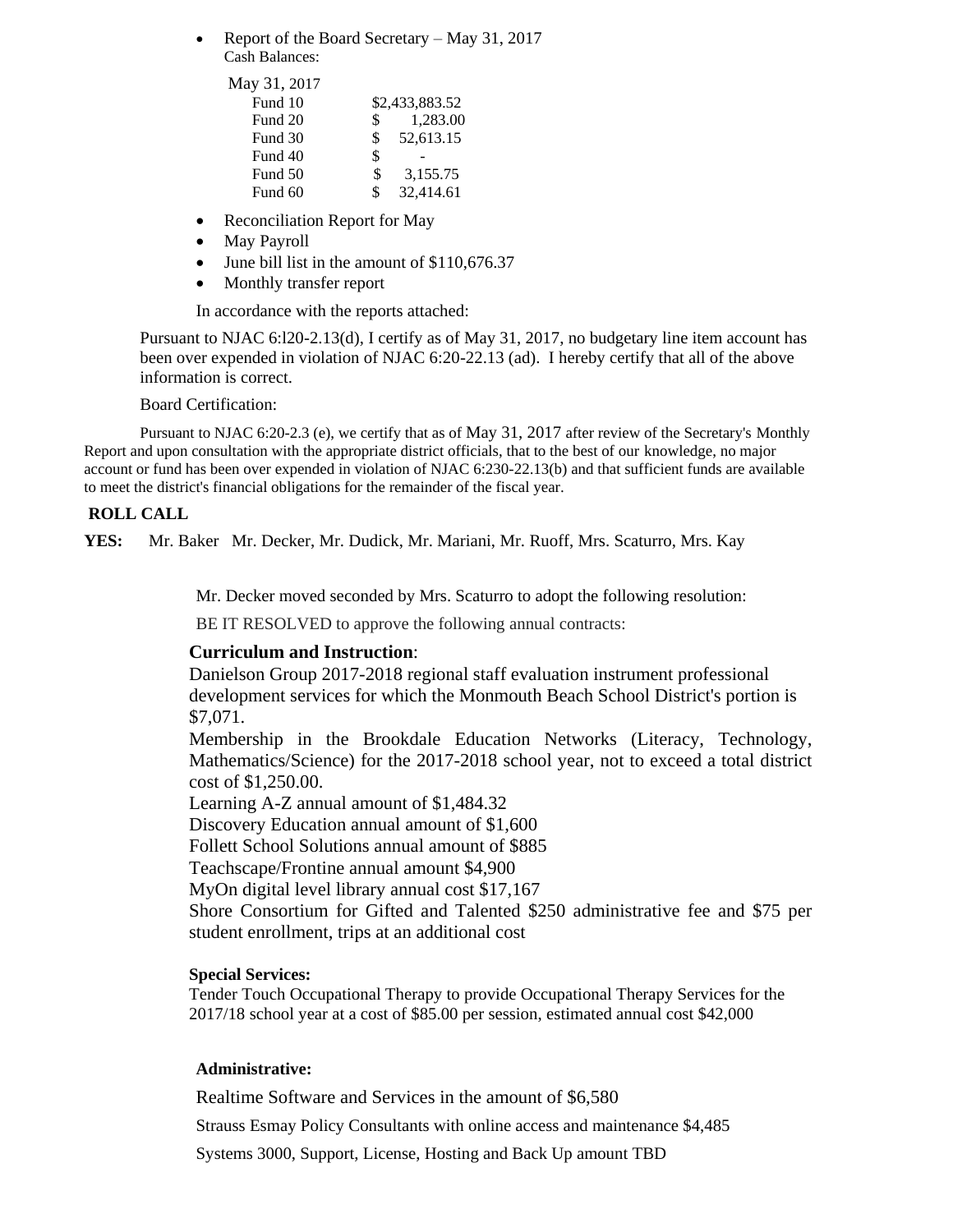#### **Building and Grounds:**

Eastern DataComm phone system support and maintenance \$4,372 Red Hawk Fire and Security – Central Monitoring \$400, Fire Alarm Inspection \$685 Clock Inspection \$400

Alliance Commercial Pest Control \$250 per year Scientific Water Conditioning \$650 per year

## **ROLL CALL**

**YES:** Mr. Baker Mr. Decker, Mr. Dudick, Mr. Mariani, Mr. Ruoff, Mrs. Scaturro, Mrs. Kay

Mr. Decker moved seconded by Mr. Mariani to adopt the following resolution:

BE IT RESOLVED to approve the following regular tuition contracts with Monmouth Beach School in the amount of \$5,500.00 per student for the 2017- 2018 school year: G.K., P.K., R.R.S., R.A.S., E.W., E.P., and L.A.

#### **ROLL CALL**

**YES:** Mr. Baker Mr. Decker, Mr. Dudick, Mr. Mariani, Mr. Ruoff, Mrs. Scaturro, Mrs. Kay

Mr. Decker moved seconded by Mr. Mariani to adopt the following resolution:

 BE IT RESOLVED to approve the Monmouth Beach School Preschool Program for the 2017-2018 school year.

Mr. Decker moved seconded by Mr. Mariani to adopt the following resolution:

 BE IT RESOLVED to approve the following preschool tuition contracts with Monmouth Beach School in the amount of \$6,500.00 per student for the 2017-2018 school year:

T.B., E.D., K.F., M.J., G.L., F.L., M.M., G.M., H.M., S.M., S.P., T.S., T., S., A.S., Lu.W., Li.W.

## **ROLL CALL**

**YES:** Mr. Baker Mr. Decker, Mr. Dudick, Mr. Mariani, Mr. Ruoff, Mrs. Scaturro, Mrs. Kay

Mr. Decker moved seconded by Mr. Mariani to adopt the following resolution:

BE IT RESOLVED to adopt the attached resolution to renew membership in NJ School Insurance Group, Monmouth Ocean County Shared Services Insurance Fund.

Mr. Decker moved seconded by Mr. Mariani to adopt the following resolution:

BE IT RESOLVED to approve insurance through New Jersey Schools Insurance Group for the 2017-2018 school year as follows:

|                             | (2016-17)FYI 2017-2018 |          |
|-----------------------------|------------------------|----------|
| <b>Commercial Package</b>   | \$30,265               | \$28,405 |
| E&O                         | \$7,809                | \$7,538  |
| <b>Workers Compensation</b> | \$34,561               | \$34,594 |
| Supplemental Indemnity      | S<br>944               | S<br>900 |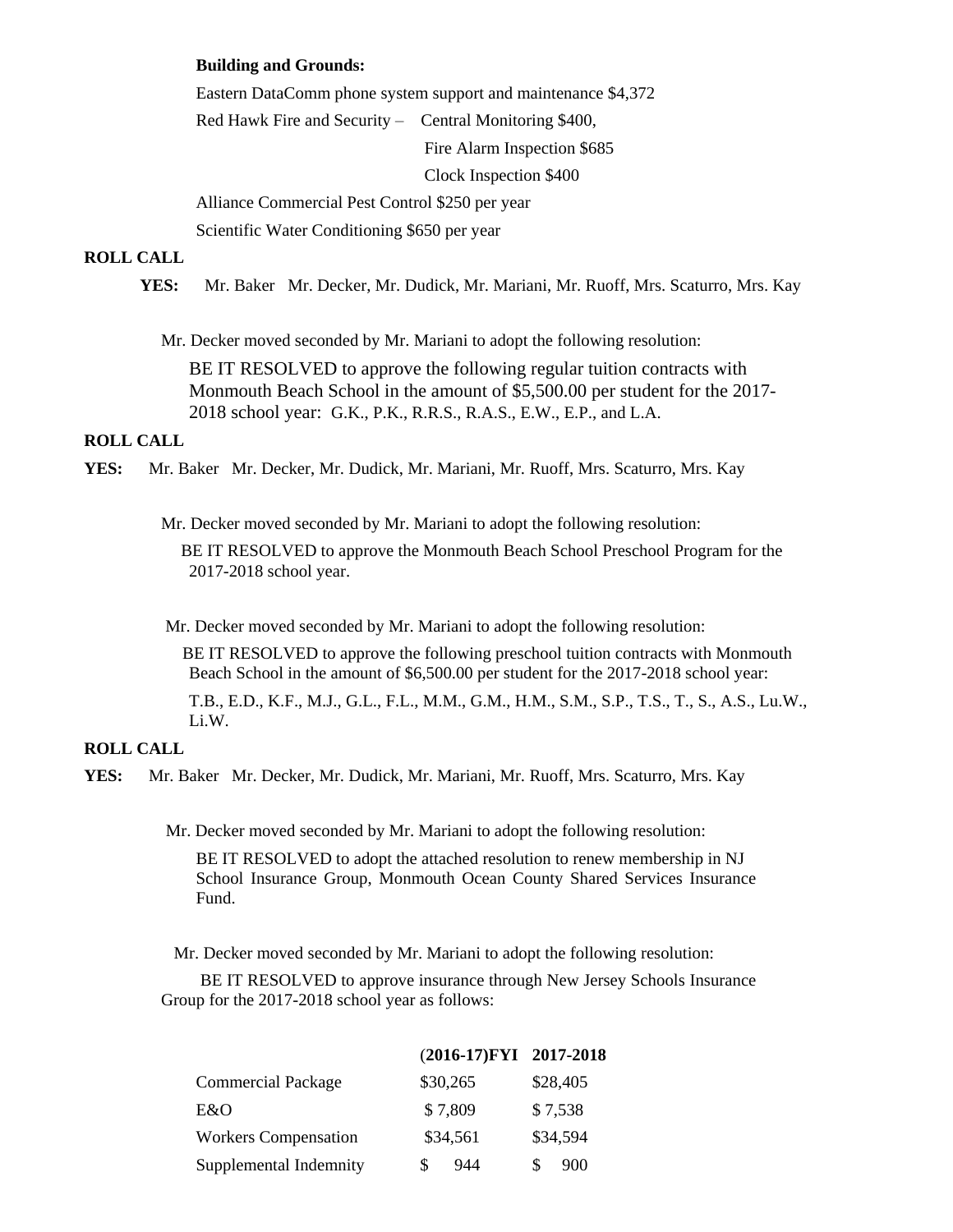| Student Accident          | \$2,758  | \$ 2.600 |
|---------------------------|----------|----------|
| Selective Insurance-Flood | \$29,160 | \$29,160 |

## **ROLL CALL**

**YES:** Mr. Baker Mr. Decker, Mr. Dudick, Mr. Mariani, Mr. Ruoff, Mrs. Scaturro, Mrs. Kay

Mr. Decker moved seconded by Mr. Mariani to adopt the following resolution:

BE IT RESOLVED to approve New Jersey Schools Insurance Group, legal department, as an additional attorney of record for the district

Mr. Decker moved seconded by Mr. Mariani to adopt the following resolution:

BE IT RESOLVED to approve allocation and submission of IDEA Consolidated Grant in the amount of:

Basic \$60,271 Preschool \$ 824

## **ROLL CALL**

**YES:** Mr. Baker Mr. Decker, Mr. Dudick, Mr. Mariani, Mr. Ruoff, Mrs. Scaturro, Mrs. Kay

## **PERSONNEL**

Sandi Gardner Chair,

Kathy Denker, Barbara Kay, Kelly Scaturro

Mrs. Scaturro moved seconded by Mr. Mariani to adopt the following resolution:

BE IT RESOLVED to approve Dorothy Mahoney as the Cross Country coach and Michael Kammerer as the assistant for the 2017-2018 school year (stipend TBD pending MBTA and MBBOE contract negotiations).

Mrs. Scaturro moved seconded by Mr. Mariani to adopt the following resolution:

BE IT RESOLVED to approve the following reappointments for the 2017-2018 school year. Salaries to be determined:

Custodial staff

- Robert Seidel
- Joseph Morizio

Secretarial staff

- Kathy Iannacone, Main Office Secretary
- Dawn Fichera, Secretary to Superintendent
- Joan Konopka, Board Office Assistant

Technology Coordinator Greg Zweemer Assistant Principal Joshua DeSantis

Mrs. Scaturro moved seconded by Mr. Decker to adopt the following resolution:

BE IT RESOLVED to accept, with regret, the resignation of Andrea O'Connell, CST Secretary.

## **CURRICULUM AND INSTRUCTION**

Chair Kathleen Denker Kelly Scaturro, Sandi Gardner, Barbara Kay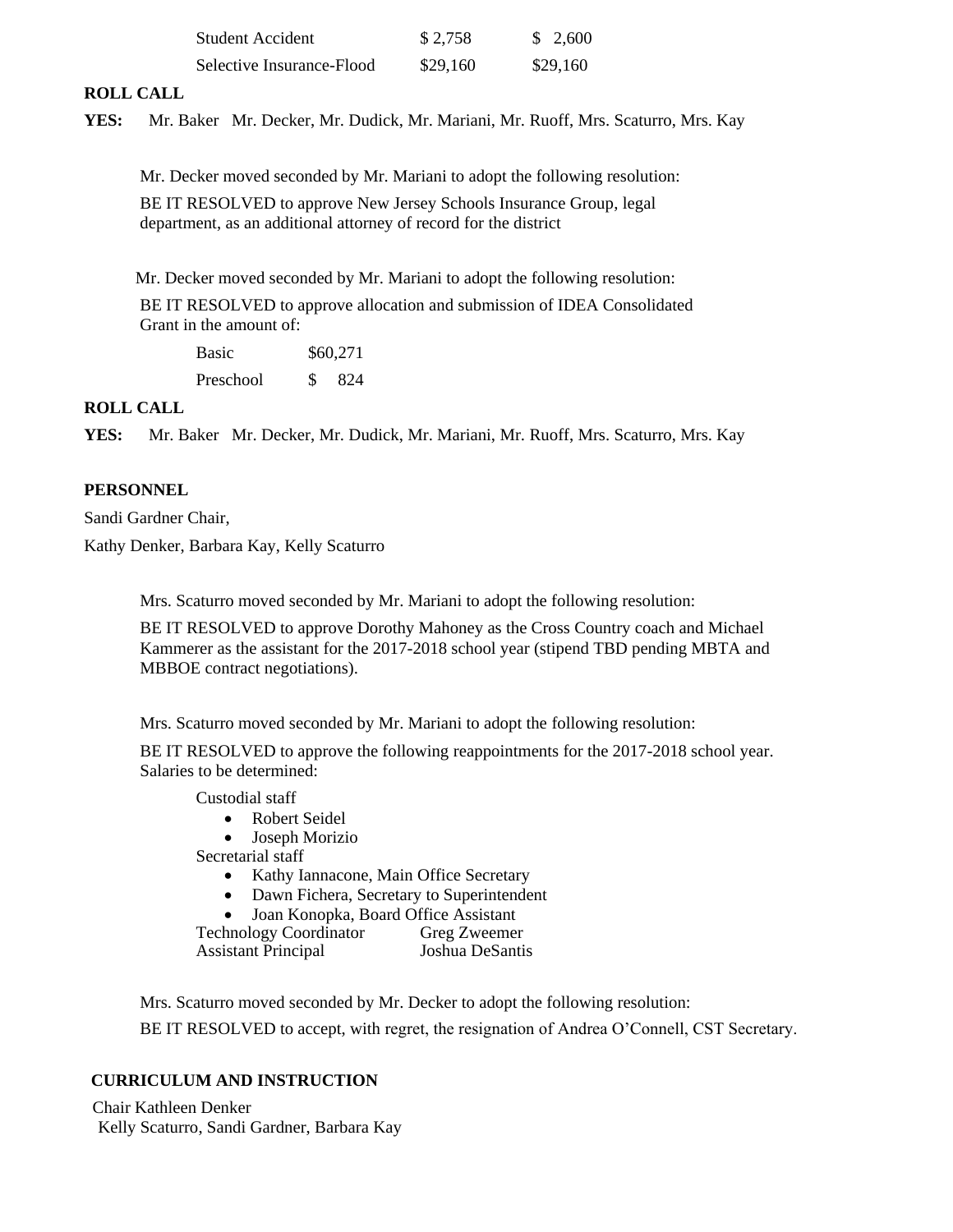Mrs. Kay moved seconded by Mr. Decker to adopt the following resolution:

BE IT RESOLVED to approve the following field trips:

- Retroactively approve the Kindergarten walking trip to the Post Office on June 7, 2017 from 9:45 a.m. – 11:30 a.m.
- Sixth grade field trip to Sterling Hill Mines on October 3, 2017 from 8:15 a.m. 2:45 p.m.
- Sixth grade YMCA Camp Bernie trip on May 23, 2018 May 25, 2018.

Mrs. Kay moved seconded by Mr. Decker to adopt the following resolution:

BE IT RESOLVED, upon recommendation of the Superintendent, The adoption of Charlotte Danielson: The Framework for Teaching staff evaluation model for the 2017- 2018 school year, in partial fulfillment of the New Jersey Department of Education's Excellent Educators for New Jersey (EE4NJ) teacher and educational services staff evaluation system requirements.

## **BUILDING AND GROUNDS**

David Baker, Chair

Chris Dudick, Leo Decker, Steve Mariani

Mr. Baker moved seconded by Mr. Mariani to adopt the following resolution: BE IT RESOLVED to approve the following Building Use Applications:

> Retroactively approve the PTO's Garden Club to meet in the courtyard on each Tuesday through the end of the 16-17 school year from 2:45 p.m. – 4:00 p.m.

## **POLICY**

No updates

## **GENERAL ITEMS**

Future meeting dates:

The time of the meeting will be changed from 7:30 p.m. to 6:00 on Thursday, July 20,

## 2017

## **EXECUTIVE SESSION**

.

Mr. Ruoff moved seconded by Mr. Mariani to adopt the following resolution:

BE IT RESOLVED that pursuant to the Open Public Meetings act of 1975, the board is now going into Executive Session at 8:25 p.m. to discuss matters relating to:

 $X$  Matters covered by Attorney/Client Privilege

Minutes of this executive session will be maintained and at such time as their confidentiality is no longer required, they will be released to the public. Formal action will not be taken when the meeting is reconvened

Mr. Ruoff moved seconded by Mrs. Scaturro to come out of executive session at 9:20 p.m.

Mr. Douglas Kovats, Board Attorney, was also in Executive Session to discuss matters relating to pending litigation and his firm. No action was taken